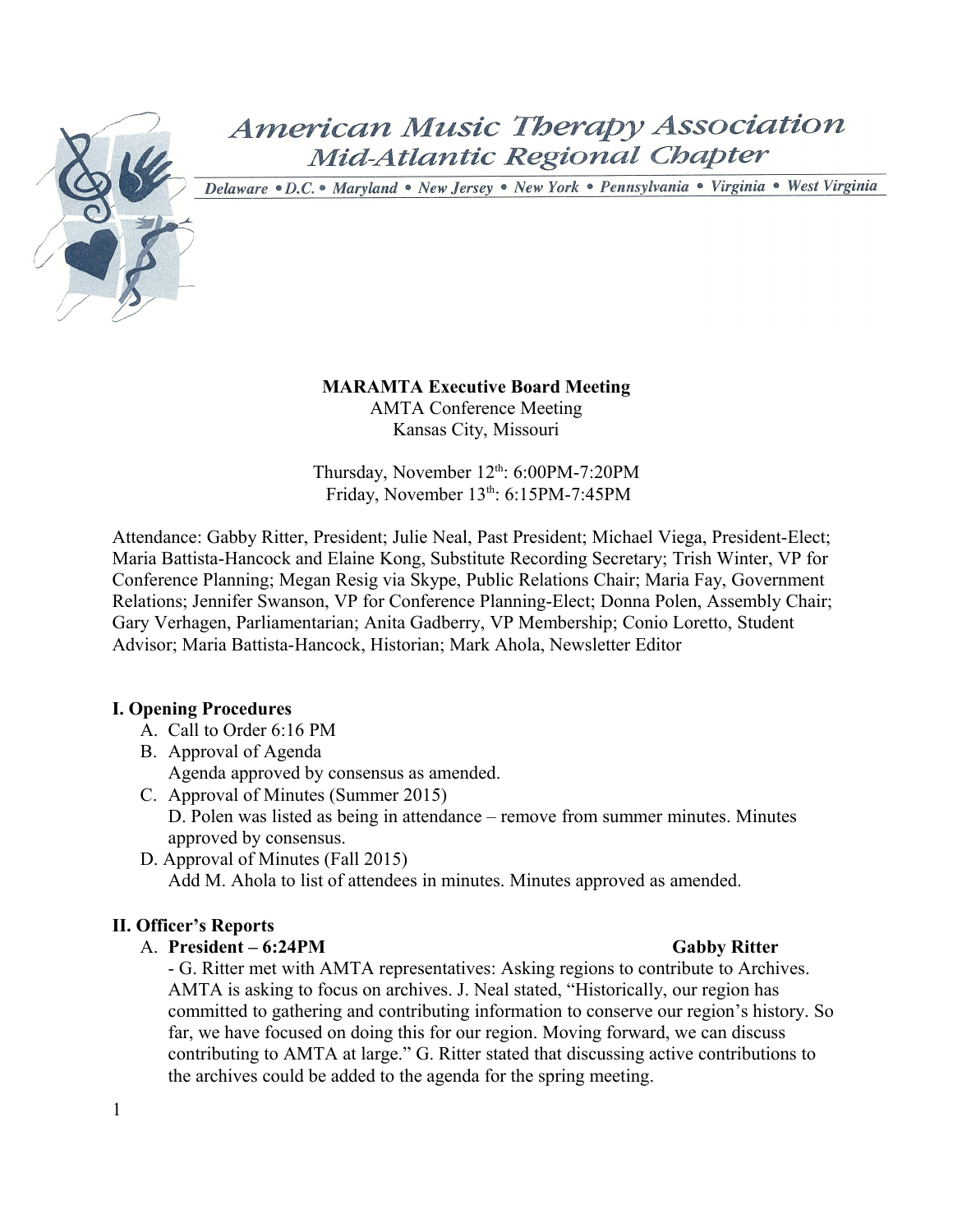- MAR Conference treasurer was highlighted by MAR President, G. Ritter and commended by AMTA.

- In spring, G. Ritter will have some proposals for AMTA. Gabby reminded board to keep a concurrent session on hold for AMTA Advocacy at Regional conferences – AMTA was asking if we, as a region, are doing this consistently.

- AMTA requested for a consistent contact person on the MAR board for Disaster Response: President or President-Elect are suggested as possibilities.

- The Board noted that MAR is well represented on research committee and efforts.

- AMTA requested more detailed membership information. Currently, 33% are from MAR region.

- AMTA is requesting a consistent concurrent session spot be allotted for Music & Memory, and an AMTA representative at every regional conference. Conference Council will discuss.

- G. Ritter sent a flower arrangement to the family of Rose Bernsten, a music therapist in the MAR (Maryland), who passed away suddenly.

- If you use SMILE when shopping on Amazon, MAR-AMTA will receive a percentage of the sales.

- J. Neal attended the Leadership Academy CMTE, addressing the topics of healthcare, non-profit organizations, business ownership, and academia. J. Neal commented on its excellent organization.

- G. Ritter brought forward to AMTA a member concern related on music therapy job postings that are requiring an MTBC be trained in Neurologic Music Therapy. When AMTA responds, G. Ritter will give an answer to member who brought it up.

- G. Ritter discussed the Advocacy Award, calling for nominations for a local advocate for music therapy. Three national service awards will be given during this conference to Tony Meadows, Leah Oswanski, and Flossie Ierardi.

- G. Ritter mentioned possible meeting locations for the next board meeting: Immaculata University was mentioned.

## **ACTION ITEM: G. Ritter will talk to Immaculata MT program and find out possible hotel/host arrangements. Will also follow up regarding research awards moneys from our region.**

- Tony Meadows proposed a new idea and Gabby sent a compiled email thread about the discussion. For a proposal to be happening in 2017 related to increasing access to research within our region.

## B. **President Elect – 7:06PM Mike Viega**

The constitution and bylaws committee is looking at changing the language in the official documents for opening up electronic voting, to make elections more efficient, as well as include more members in the process.

## C. **Past President – 7:09PM Julie Neal**

Highlighted a new format for her report that mimics how AMTA creates board reports, by placing the summary of role of her position at top of report.

Currently focused on National Council, to improve communication between Regional and National teams reps. All reports should go on website from committee members. M. Resig commented that the vision is to have the webpage populated in a consistent way. J.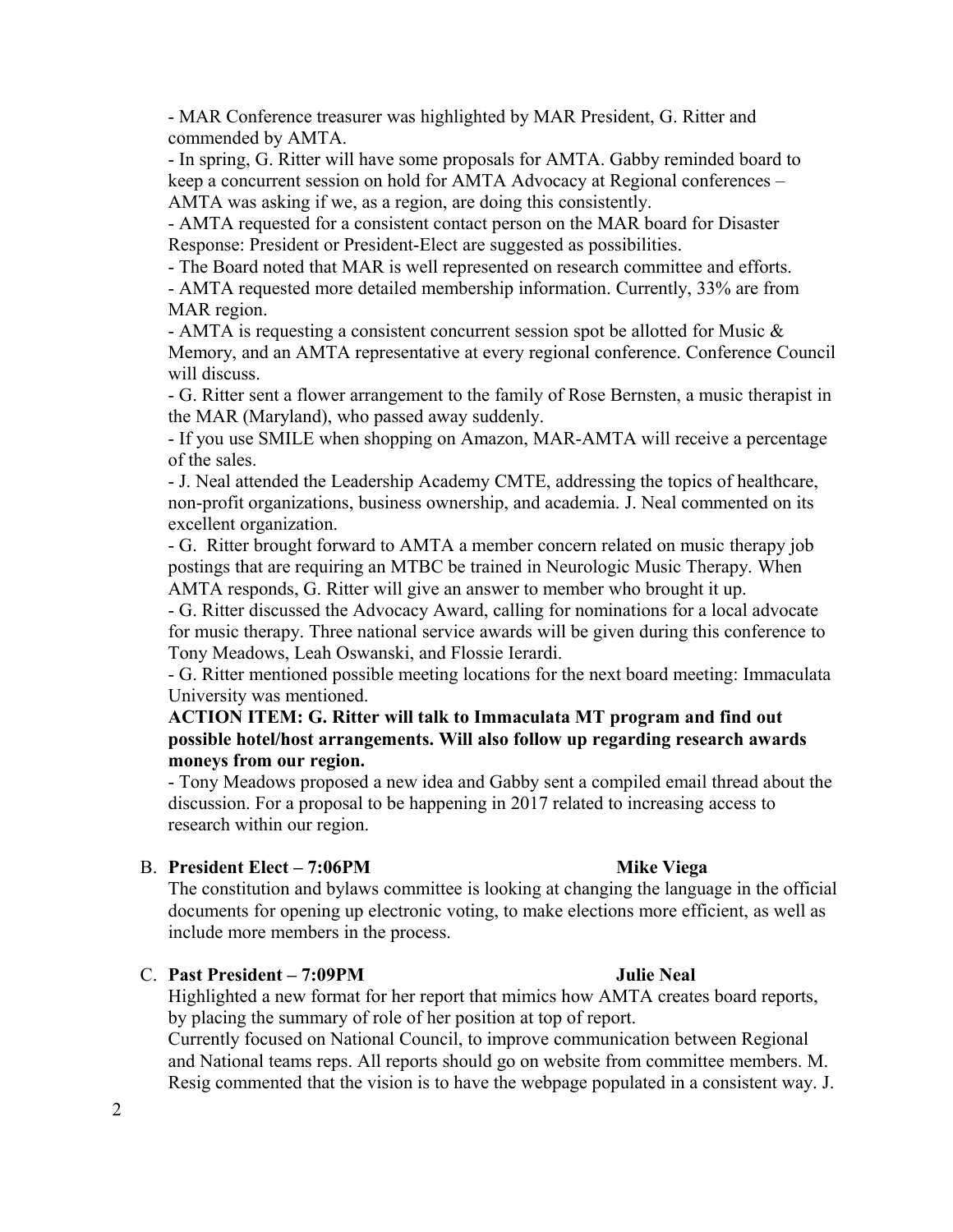Neal shared that regional committee reps meet with some of these committees only at National conference – perhaps there is not much to report on a regular basis. M. Resig and J. Neal propose that all email addresses should be added to solicit content. D. Polen reminded board that reports are sent to Board Book at least once or twice a year, so some information can be pulled from those reports.

J. Neal still working to understand the rational behind the \$1,000 fee assessed to college programs by AMTA.

AN Archivist and Historian ad hoc committee have been formed to build up our region.

### **D. Secretary Noa Ferguson**

*(Not in attendance)*

N. Ferguson's report has been submitted, and is available for review.

## **E.** Archivist

None.

### **F. Historian – 7:19PM Maria Battista-Hancock**

Getting students involved in "How are *you* making history?" initiative. Collaborating with C. Loretto, AMTAS, and some colleges. Working with J. Neal to continue the conversation.

> 7:21 PM Meeting adjourned by G. Ritter Meeting called to order at 6:26 PM by G. Ritter

## **G. VP for Membership – 6:26PM Anita Gadberry**

- November 1<sup>st</sup> change deadline: only 1 applicant. Can it be changed to November 30? J. Neal said yes, we should extend it. M. Ahola will send e-mail blast.

- New Professional and Student Membership Scholarship (to attend conference): \$500 each. Should we include graduate students that used to be professionals? EB responds that students should apply for student awards. Should we have one for undergraduate, and one for graduate? EB responds that is not for another year, so it does not need to be decided now. Graduate (former-professional) students are a category that is currently left out.

- Call-a-thon for conference: Wants to create a party-like atmosphere with cookies, coffee, and balloons. T. Winter: Would that be from the conference budget? EB identifies that as an item for A. Gadberry and T. Winter to discuss.

**ACTION ITEM: Need to talk to student reps. Students are going to do the call-athon, so we need phones. EB says they will need to agree to use their phones. Could the hotel set up phones?** 

**ACTION ITEM: A. Gadberry: Check with the students about unlimited minutes on their phone plan? Calling cards? Set up Google Calls/Online meeting calling system?** 

Students will be further documenting the calls and responses to address current and past concerns.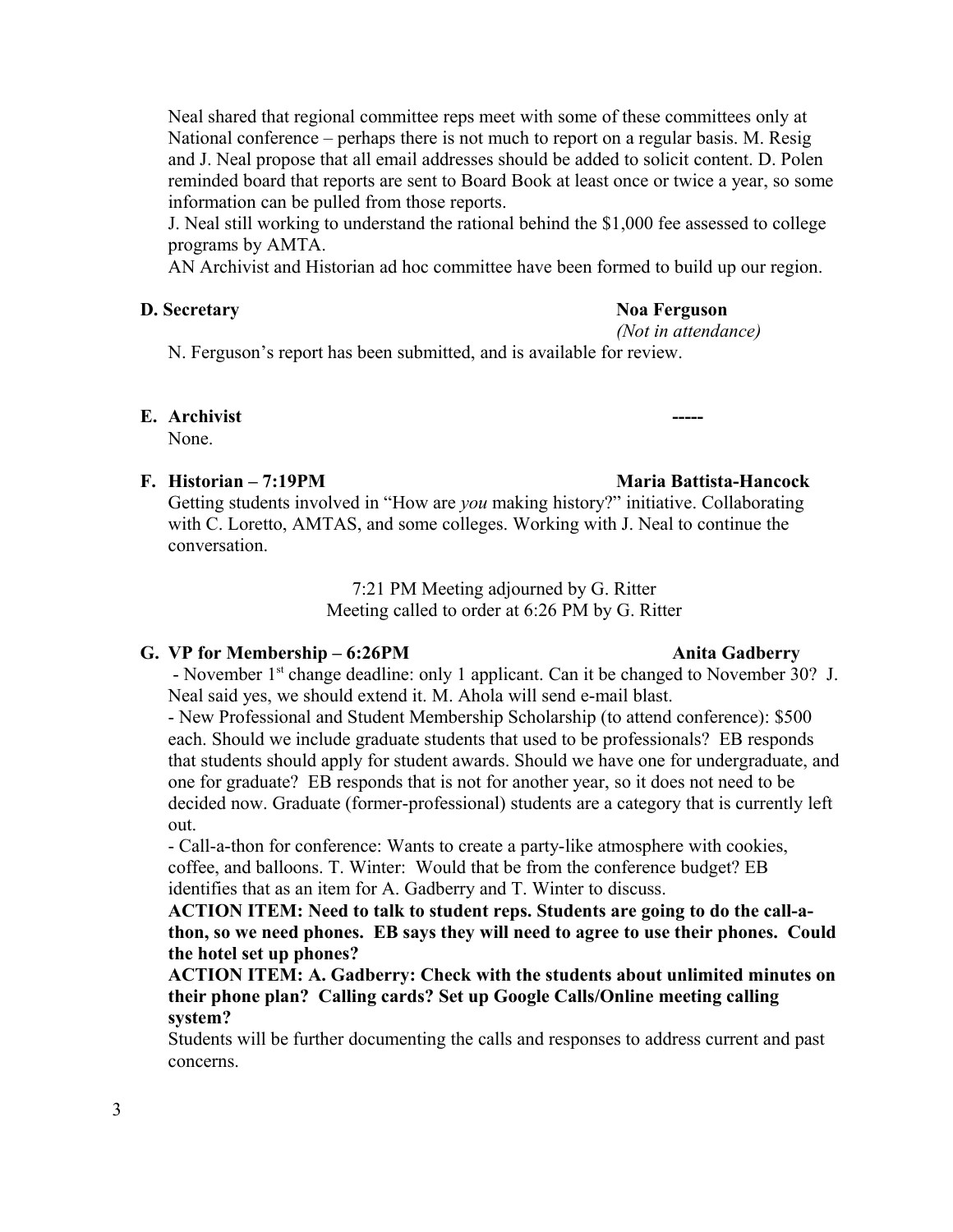- A. Gadberry/T.Winter: Need someone from Membership/Assembly Delegate at the MAR booth, or another Membership booth, to help disseminate information to the membership, and answer any questions. T. Winter: Put questions about membership on the conference survey.

#### **H. Finances – 6:35PM Brooke Lemchak**

*(Not in attendance)*

In Board Book: Remind EB to fill out conference reimbursement sheet. EB needs to talk to Brooke about budget: Talk to graduate student/financial committee about a new award for graduate students.

## **I. Government Relations Chair – 6:36PM Maria Hricko Fay ACTION ITEM: Need to create a policy for the task force.**

- NJ: Identical bills support from different committees chair of committee would sponsor the bill.
- NY: School tour NYU for February. Working on concerns with Medicare. D. Polen had suggestions to connect Reimbursement committee with Task Forces, especially with NY, due to problems with reimbursement. Reconfiguring the student member role on the task force. Touched base with Joni Milgram-Luterman from SUNY Fredonia, and talked with Nazareth College – Looking to do something in early spring.
- PA: Successful Hill Day (their third one) More sponsors. May have informational hearing to educate legislature about what music therapy is. Significant meeting: Task force met with PA legislator, Ted Dallas (see Board Book). Looking into getting money back into the waivers. Hill Day in Harrisburg: Slight possibility that the legislators are not meeting that Thursday, which we will not have word about until January. Concerned message will not get to the legislators: Could consider a breakfast meeting versus a meal during the workday – Would that conflict with anything on Friday morning?

## **ACTION ITEM: T. Winter: Talk to Local Committee. Will still meet with Administrators.**

Budget – PA Task Force is using a paid conference line. AMTA sent us a bill for the phone calls, and did not write it into the budget. Will talk to B. Lemchak to take a look. With 43 state task forces, we need a consistent system – Not everyone can be sitting at a computer to be at Skype/another free system. AMTA uses the free line; PA did not use the free line. Exploring lines for better calls.

- VA: Doing well and doing their work. EB voted for student member, Shelby Reynolds. M. Fay moved to approve Shelby Reynolds for student of the VASTF. Motion passes.

G. Ritter – spoke to M. Fay about a concern from membership about a possible conflict of interest related to our MAR Government Relations rep, because she also holds a paid AMTA government relations position. On an MAR state task force call, state task force members were unclear if the MAR rep was speaking on behalf of MAR or AMTA. The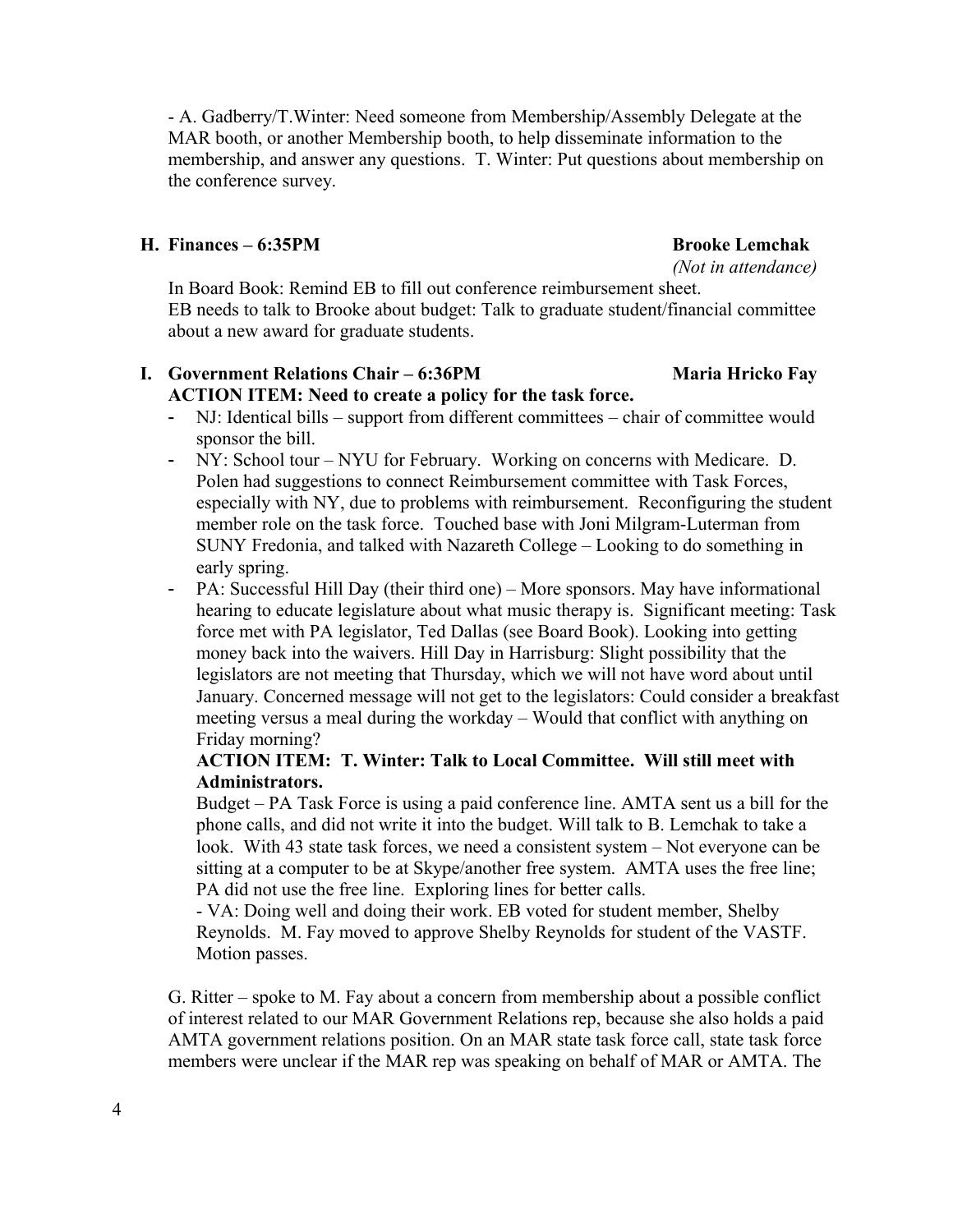solution moving forward will be that M. Fay will state, at the beginning of MAR state task force calls, who she is representing during the phone conference call.

### **J. Assembly Chair Donna Polen**

Receiving delegates and alternates: All are filled. Went to Facebook, Email blast, ListServ, MAR website: heard from 1 person. M. Ahola answered – G. Ritter thanked. Person who responded is a non-member, and does not come to conferences – D. Polen reaching out. M. Ahola and J. Neal: Running for a position on the AMTA Board of Directors – there are 7 people running for 8 positions.

D. Polen made a motion to move to Executive Session to discuss the upcoming assembly election. J. Neal seconded the motion set forth by D. Polen. Motion approved at 6:53PM.

D. Polen made a motion to move out of Executive Session. J. Neal seconded D. Polen's motion. Motion approved at 7:04PM.

#### **K.** Student Affairs Advisor – 7:06PM **Conic Loretto**

Passages conference was at Shenandoah U. – Dr. Shari Robb was the Keynote speaker. Had yoga before conference. Every student volunteered in some capacity, and there were 12 concurrent sessions. C. Loretto asked about finding a meeting location for students to socialize, as a gathering that is not formally a part of Passages – Students can do it for leisure as a way to connect. Students are interested in incorporating Passages into the AMTA National Conference – thinking the Passages component would be on the Thursday of National Conference. C. Loretto proposed that whichever school volunteers to host the next Passages conference would get advertisement exposure. Wondered if other, non-hosting schools can also be sponsors? Money would be received from sponsors. Scholarships are coming in.

#### **L. Newsletter Editor – 7:10PM Mark Ahola**

See report in Board Book. Everything is going smoothly. Subscribers are holding steady. Putting more Historian materials and on website.

#### **M. Conference Planning – 7:12PM T. Winter, J. Swanson**

Regarding action items in Board Book: M. Resig and T. Winter will work on conference logo. M. Resig sent one in the morning; it should address all the things from last meeting. Quote for insurance will come in January. It will come closer to the conference date. App quote – need to ask the company.

Agenda Items: Fee is \$15 for high school students if they come to the high school session, and \$50 for the whole conference for student and chaperone – Should we re-look at how much we charge? Would \$25 be a better choice just to attend? It would help expose students to our field. Proposed \$15 per session, and \$25 for the whole conference. M. Resig: PR packets were sent out to administrators – Do we have stats on how many were sent out? T. Winter does not know. Only know that one person came out. T. Winter knows more and local committee is more committed to getting HS students. It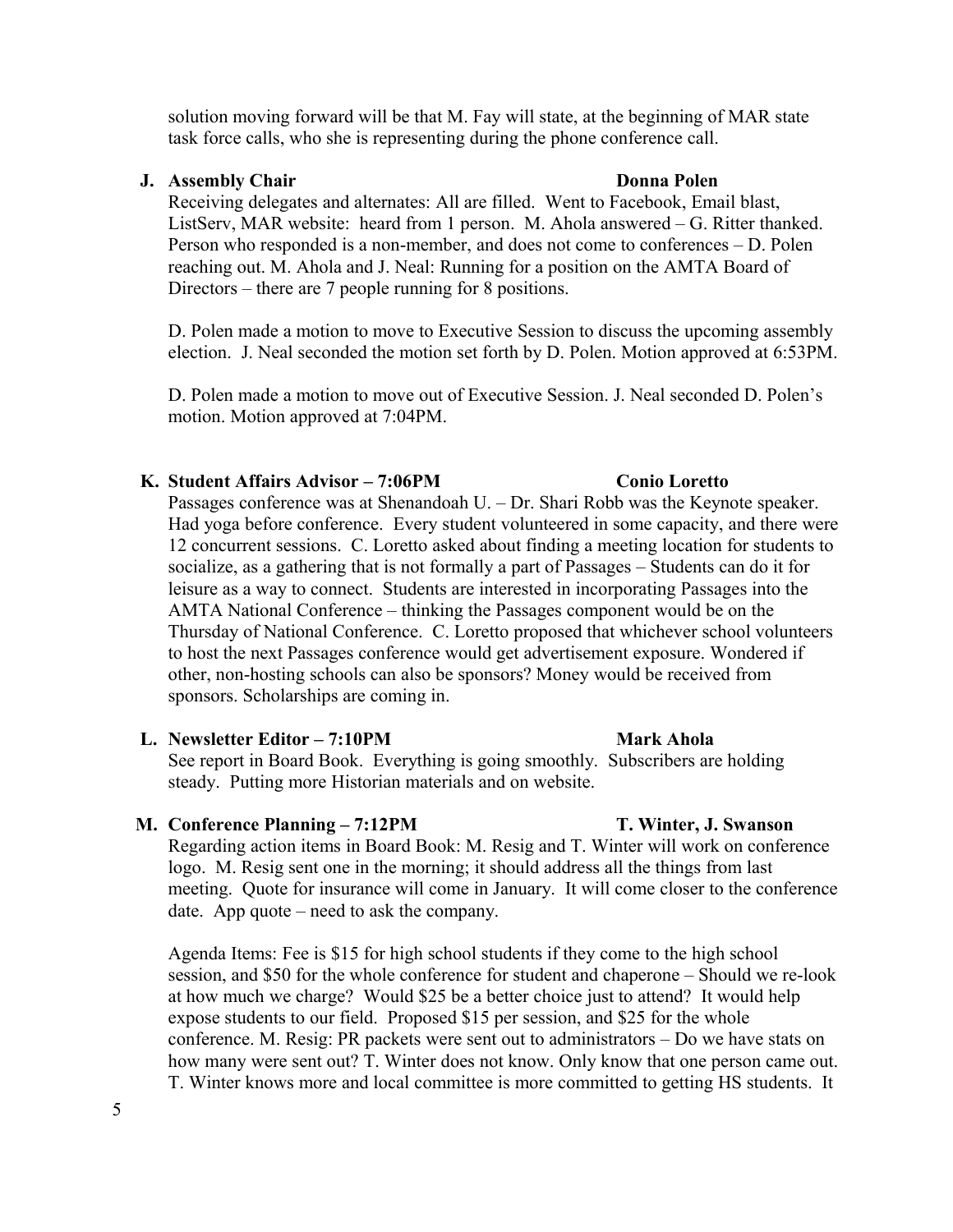would be good to reduce the price since administrators gave some push back when told about the amount.

Brought to Research Committee – Conference proceedings where people hand out and a two page write up. Nice document for everyone, functions as a historical record. Might not do it for Harrisburg, but for future. Would people appreciate it? Does it sound like too much work? J. Neal expresses a need to extend this out to membership. A. Gadberry feels the region needs to put the program on first; conference proceedings will require some time and money.

## **ACTION ITEM for T. Winter: The Conference Council needs to talk about this document, and who would be responsible for getting it on the website for the spring conference.**

Pre-Conference Institute is large, with no protocol in place. There is \$2,000 attached to it. Talking to C. Arezina and L. Keough about the process. Put a protocol in place on how pre-conference institute is put forward. M. Viega: Would it be a blind review? Or is there a body to vote for the Institute now? Has to meet CMTE requirements for approval. Committee will draft a rubric. M. Viega: Could we solicit themes the membership want? T. Winter: We can ask that in the survey which collects information from the past two years. We can identify particular themes that membership may want in relevant areas.

### **N. Public Relations – 7:23 PM Megan Resignation Control Control Control Control Control Control Control Control Control Control Control Control Control Control Control Control Control Control Control Control Control Contr**

*(via Skype)*

Committee met in the fall now that the website is done. Examined how to be a better support; took charge of soliciting feedback (see report in BB). States interested wanted more materials; people wanted more professional quality materials.

Interest for professional quality materials – Proposed an exhibit kit: branded tablecloth, vertical stand banner, and small table stand. M. Resig put together more materials – put together a "What is Music Therapy?" slideshow. M. Resig is using a company she has ordered from before to purchase materials. M. Resig asked B. Lemchak about purchasing budget, due to no existing line – any thoughts on moving forward with this? M. Fay agrees: When people go on Hill Days, they need displays. Compared to everything else at the State Capitol, materials need to be more up-to-date and professional. Megan has a design for MAR – PA wanted their own one too, instead of using MAR. M. Resig was supposed to design one, but was missing some items for the design.

M. Resig wonders how the region – a question for B. Lemchak, who would pay for the shipping? M. Resig proposes a protocol should be put in place for how we ship items back-and-forth if they are damaged.

M. Fay took pictures of what images the EB likes. Michelle Muth has great videos to showcase MT in action that people can stop by an exhibit booth to watch with headphones. M. Resig has brought a TV to past conferences to display images/videos. Does it make sense to brand the promo video/clips with MAR or with AMTA? A. Gadberry thinks it makes sense to have individual state banners. M. Fay believes it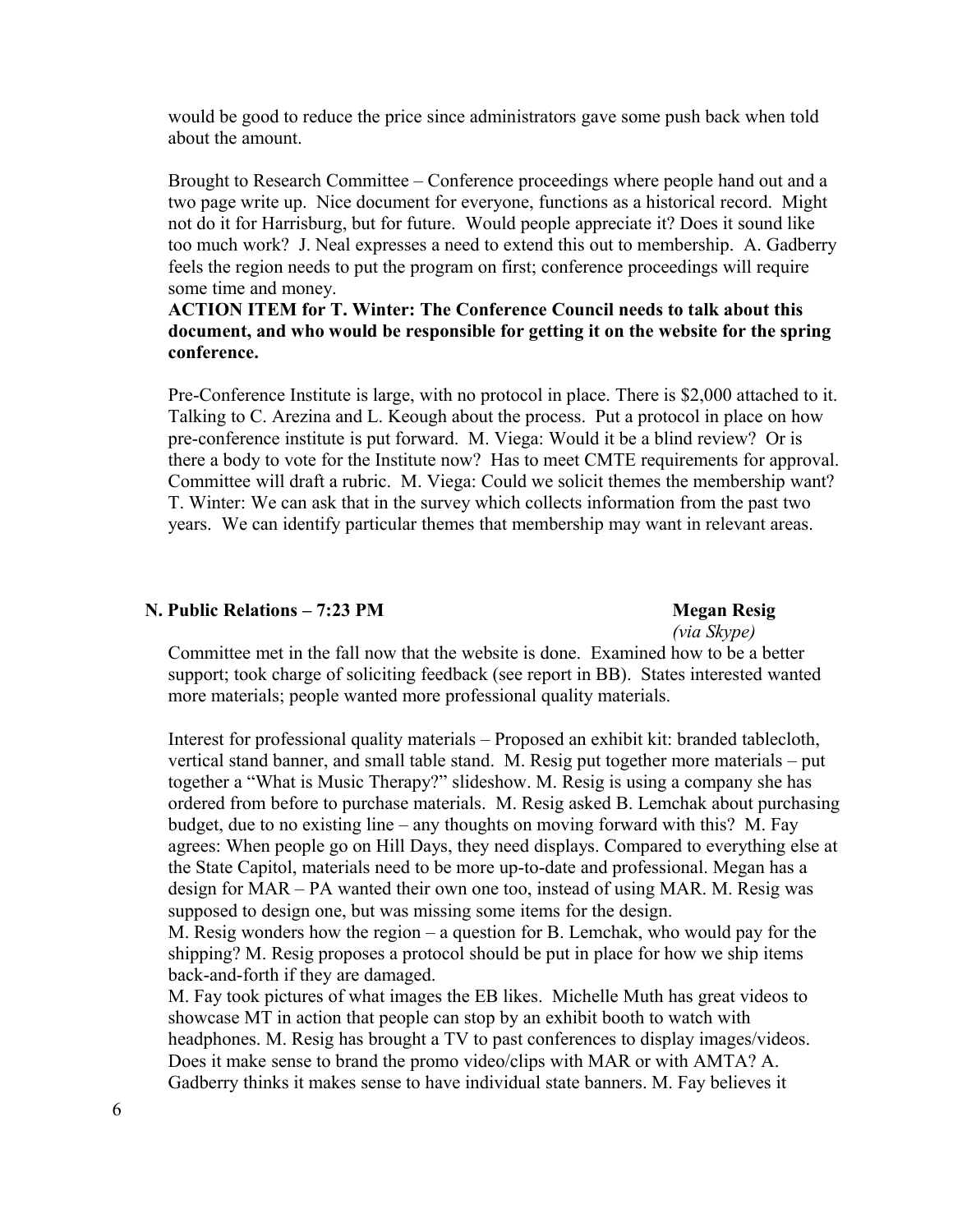should have all three logos to show that we are all working together. G. Verhagen: But does it need to be all on the banner? Should it reflect the profession, and not just the association? Then it could be used by any state. Pamphlets and smaller items could display additional state-specific information. M. Resig is concerned about making materials for individual state task forces/associations – a more general one would work best. M. Fay agreed that a general MT display would be best. What are the other ideas for the banner? What are they needed for? EB cites national conference, regional conference and state task forces. Banner should remain more general, pertaining to music therapy. Information included: visually catching and capturing what we do – specifics on the banner. Center for Discovery (C. Loretto's clinic) has great, capturing images. C. Loretto – call for photos. M. Resig – found the photos and can use for other things, but now outdated. Need 5,000 pixels due to the size of the banner. Photographer and could ask him – Leo Sorel, Suzie's husband from Molloy U – everything is high resolution and good reflections. Need to ask for permission to see if they can be used. What text information – form a committee. **ACTION ITEM: Creation of an Ad Hoc committee (M. Resig, M. Fay) Look at PR materials and what should be on them, and put policies in place. Timeframe: Spring Conference. M. Viega is on the committee. C. Loretto is on the committee. J. Swanson is on the committee. M. Battista-Hancock is on the committee.**

Many states have been requesting information for educational documents/resources. EB proposes setting up a training opportunity. Suggests having the PR committee create a CMTE on PR, with one rep from each state present Could be for 2017 conference? T. Winter informed M. Resig to put in a proposal. CMTE for free.

## **III. New Business** – 7:42PM

None.

### **IV. Good and Welfare** – 7:42PM Gabby Ritter

Thanks Elaine Kong and Maria Battista-Hancock for stepping in to serve as Secretary in Noa Ferguson's absence.

Ruth Lee Adler says hello; she could not come due to a fracture. Recovering now.

Thanks Noah Potvin for his service: He is off the assembly after this conference. Moving out of the region.

Darcy Lipscomb O'Daniel: Congratulations on her wedding. Her clinic flood instruments and guitars were damaged– appreciates assistance from AMTA and MAMT (MD).

Rose Burstein: From Maryland and MAR has sent a flower arrangement to mother (and lost father)

Thanks C. Loretto for cupcakes.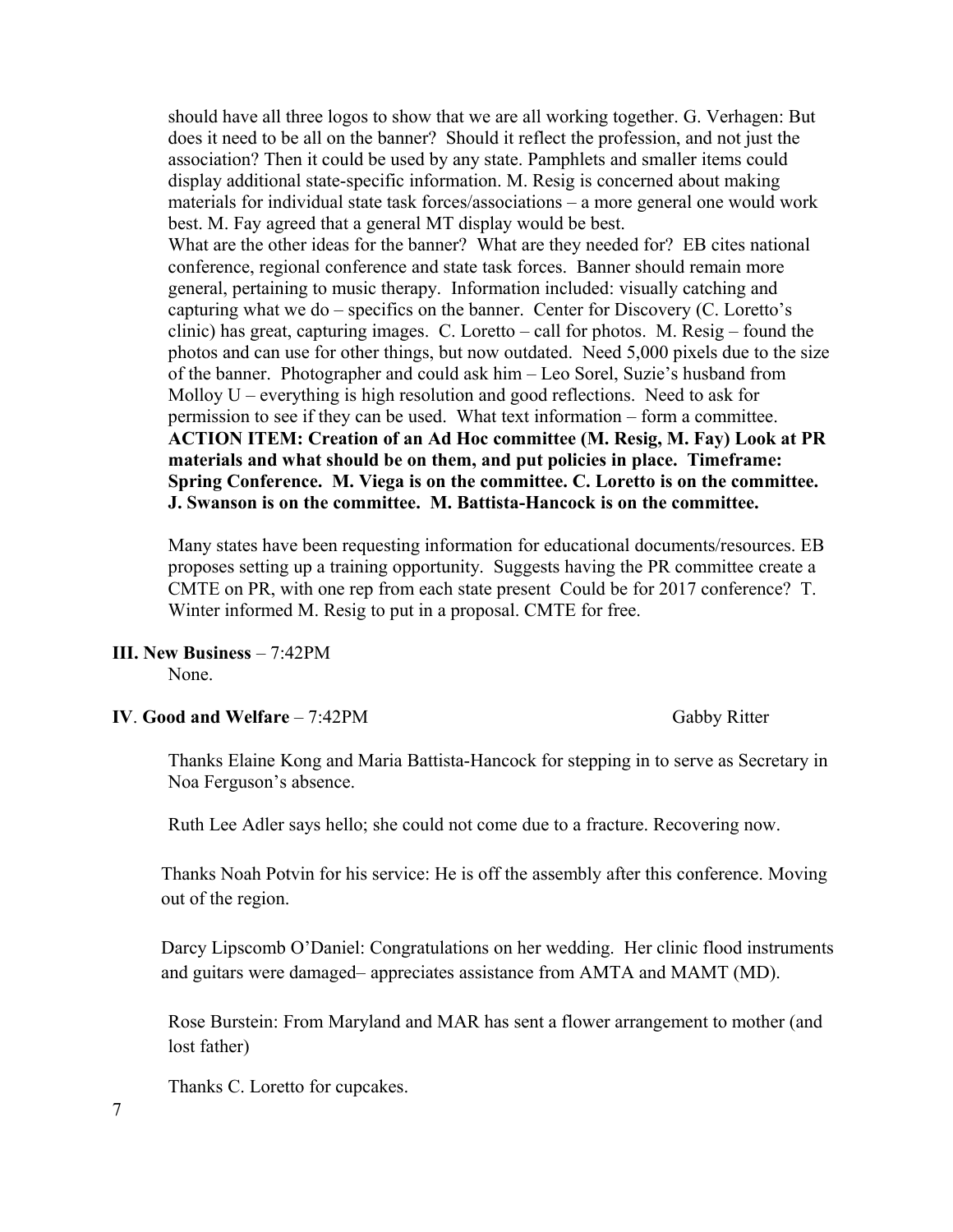Thanks M. Resig for skyping in.

We are keeping families in Paris in our minds.

Thanks G. Ritter for wine and pizza.

### **V**. **Adjournment** – Agenda completed. Meeting adjourned at 7:44PM.

## **ACTION ITEMS** *By Executive Board Position*

### **President**

**1. Talk to Immaculata MT program and find out possible hotel/host arrangements. Follow up regarding research awards moneys from our region.**

### **VP for Membership**

**1. Re: Call-a-thon: Check with the students about unlimited minutes on their phone plan? Calling cards? Set up Google Calls/Online meeting calling system?** 

### **Government Relations**

**1. Need to create a policy for the task force. 2. Talk to Local Committee about Breakfast versus Lunch Hill Day meeting for PA. (M. Fay, T. Winter)**

### **Conference Planning**